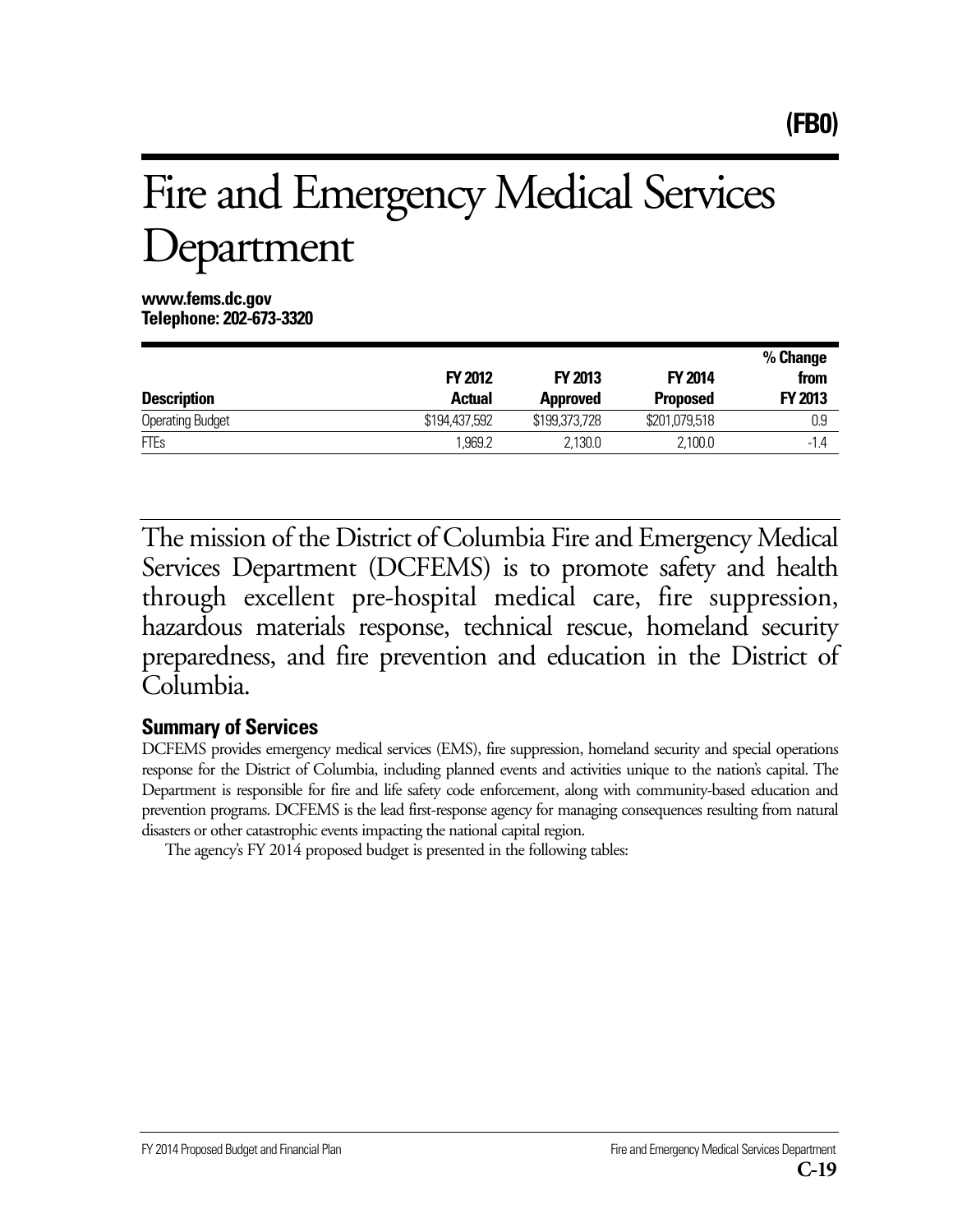# **FY 2014 Proposed Gross Funds Operating Budget, by Revenue Type**

Table FB0-1 contains the proposed FY 2014 agency budget compared to the FY 2013 approved budget. It also provides FY 2011 and FY 2012 actual expenditures.

#### **Table FB0-1**

(dollars in thousands)

| <b>Appropriated Fund</b>              | <b>Actual</b><br>FY 2011 | Actual<br>FY 2012 | Approved<br>FY 2013 | Proposed<br>FY 2014 | Change<br>from<br>FY 2013 | Percent<br>Change* |
|---------------------------------------|--------------------------|-------------------|---------------------|---------------------|---------------------------|--------------------|
| <b>General Fund</b>                   |                          |                   |                     |                     |                           |                    |
| Local Funds                           | 191,932                  | 188,903           | 197,854             | 197,951             | 97                        | 0.0                |
| Special Purpose Revenue Funds         | 1,506                    | 1,465             | 1,520               | 1,520               | 0                         | 0.0                |
| <b>Total for General Fund</b>         | 193,438                  | 190,368           | 199,374             | 199,471             | 97                        | 0.0                |
| <b>Federal Resources</b>              |                          |                   |                     |                     |                           |                    |
| <b>Federal Grant Funds</b>            | 0                        | 1.825             | 0                   | 1.608               | 1.608                     | N/A                |
| <b>Total for Federal Resources</b>    | 0                        | 1,825             | 0                   | 1,608               | 1,608                     | N/A                |
| <b>Intra-District Funds</b>           |                          |                   |                     |                     |                           |                    |
| Intra-District Funds                  | 1,069                    | 2,244             | 0                   | 0                   | 0                         | N/A                |
| <b>Total for Intra-District Funds</b> | 1,069                    | 2,244             | 0                   | $\bf{0}$            | 0                         | N/A                |
| <b>Gross Funds</b>                    | 194,507                  | 194.438           | 199,374             | 201.080             | 1.706                     | 0.9                |

\*Percent change is based on whole dollars.

**Note:** If applicable, for a breakdown of each Grant (Federal and Private), Special Purpose Revenue type and Intra-District agreement, please refer to **Schedule 80 Agency Summary by Revenue Source** in the **FY 2014 Operating Appendices** located on the Office of the Chief Financial Officer's website.

# **FY 2014 Proposed Full-Time Equivalents, by Revenue Type**

Table FB0-2 contains the proposed FY 2014 FTE level compared to the FY 2013 approved FTE level by revenue type. It also provides FY 2011 and FY 2012 actual data.

#### **Table FB0-2**

| <b>Appropriated Fund</b>           | Actual<br>FY 2011 | Actual<br>FY 2012 | Approved<br>FY 2013 | <b>Proposed</b><br>FY 2014 | Change<br>from<br>FY 2013 | Percent<br>Change |
|------------------------------------|-------------------|-------------------|---------------------|----------------------------|---------------------------|-------------------|
| <b>General Fund</b>                |                   |                   |                     |                            |                           |                   |
| Local Funds                        | 2.168.9           | 1.969.2           | 2.130.0             | 2.070.0                    | $-60.0$                   | $-2.8$            |
| <b>Total for General Fund</b>      | 2.168.9           | 1,969.2           | 2.130.0             | 2.070.0                    | $-60.0$                   | $-2.8$            |
| <b>Federal Resources</b>           |                   |                   |                     |                            |                           |                   |
| <b>Federal Grant Funds</b>         | 0.0               | 0.0               | 0.0                 | 30.0                       | 30.0                      | N/A               |
| <b>Total for Federal Resources</b> | 0.0               | 0.0               | 0.0                 | 30.0                       | 30.0                      | N/A               |
| <b>Total Proposed FTEs</b>         | 2.168.9           | 1,969.2           | 2.130.0             | 2.100.0                    | $-30.0$                   | $-1.4$            |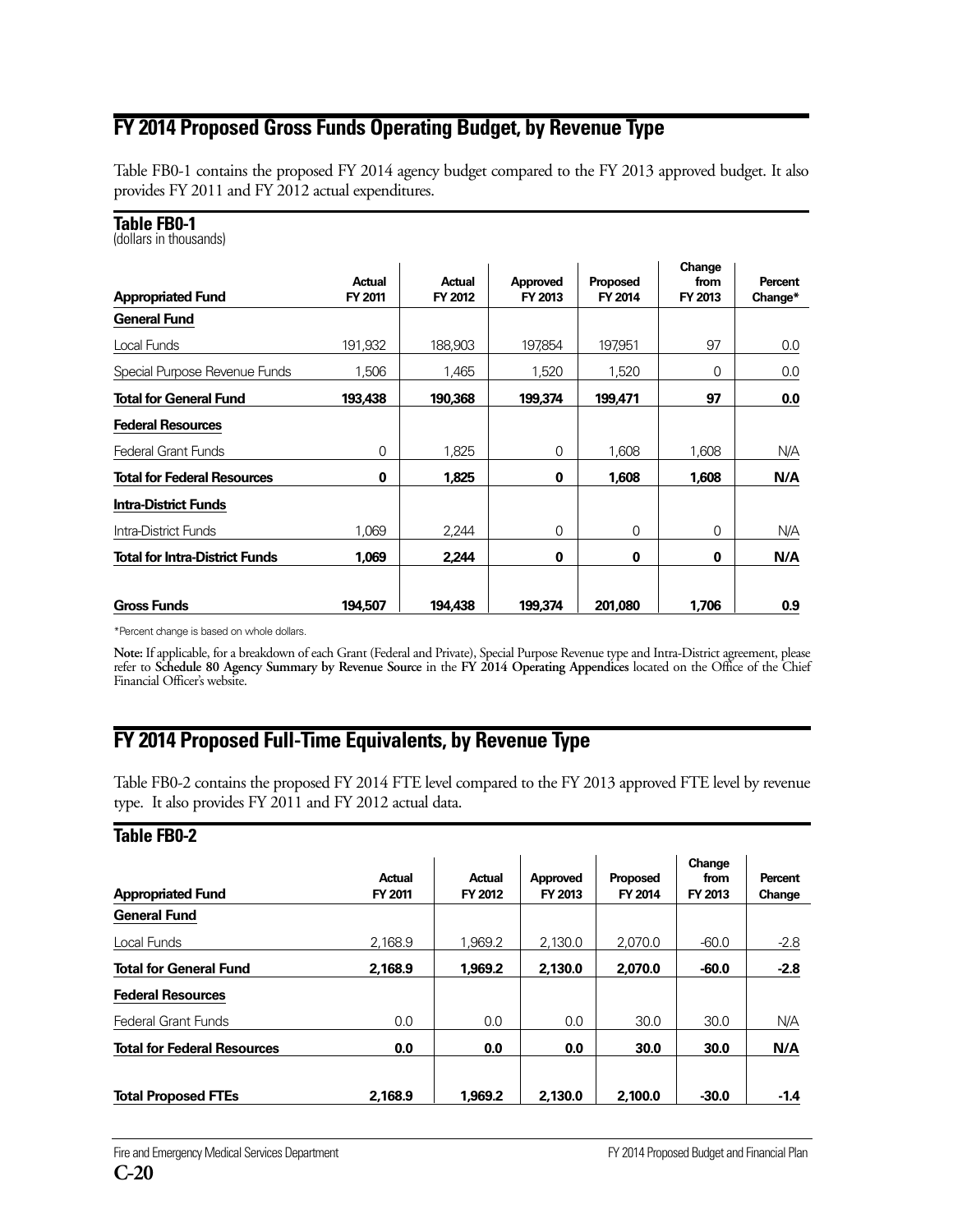# **FY 2014 Proposed Operating Budget, by Comptroller Source Group**

Table FB0-3 contains the proposed FY 2014 budget at the Comptroller Source Group (object class) level compared to the FY 2013 approved budget. It also provides FY 2011 and FY 2012 actual expenditures.

| Table FB0-3<br>(dollars in thousands)      |                          |                          |                     |                            |                           |                           |
|--------------------------------------------|--------------------------|--------------------------|---------------------|----------------------------|---------------------------|---------------------------|
| <b>Comptroller Source Group</b>            | <b>Actual</b><br>FY 2011 | <b>Actual</b><br>FY 2012 | Approved<br>FY 2013 | <b>Proposed</b><br>FY 2014 | Change<br>from<br>FY 2013 | <b>Percent</b><br>Change* |
| 11 - Regular Pay - Continuing Full Time    | 140.515                  | 134,071                  | 144,443             | 141.869                    | $-2.574$                  | $-1.8$                    |
| 12 - Regular Pay - Other                   | 100                      | 739                      | 288                 | 584                        | 296                       | 103.0                     |
| 13 - Additional Gross Pay                  | 7,280                    | 7,466                    | 7,604               | 7,104                      | $-500$                    | $-6.6$                    |
| 14 - Fringe Benefits - Current Personnel   | 21,284                   | 22,107                   | 24,239              | 25,833                     | 1,595                     | 6.6                       |
| 15 - Overtime Pav                          | 4.498                    | 6,546                    | 3,325               | 3,095                      | $-231$                    | $-6.9$                    |
| 99 - Unknown Payroll Postings              | 13                       | 50                       | $\Omega$            | $\Omega$                   | $\Omega$                  | N/A                       |
| <b>Subtotal Personal Services (PS)</b>     | 173,690                  | 170,979                  | 179,899             | 178,485                    | $-1,414$                  | $-0.8$                    |
|                                            |                          |                          |                     |                            |                           |                           |
| 20 - Supplies and Materials                | 4,358                    | 5,395                    | 4,458               | 4,595                      | 138                       | 3.1                       |
| 30 - Energy, Comm. and Building Rentals    | 91                       | 0                        | 0                   | 0                          | 0                         | N/A                       |
| 31 - Telephone, Telegraph, Telegram, Etc.  | 56                       | 70                       | $\Omega$            | 0                          | $\Omega$                  | N/A                       |
| 33 - Janitorial Services                   | $-24$                    | 0                        | $\Omega$            | $\Omega$                   | $\Omega$                  | N/A                       |
| 35 - Occupancy Fixed Costs                 | 5                        | $\Omega$                 | 0                   | $\Omega$                   | $\Omega$                  | N/A                       |
| 40 - Other Services and Charges            | 4,122                    | 3,252                    | 2.847               | 3,189                      | 342                       | 12.0                      |
| 41 - Contractual Services - Other          | 4,794                    | 4,731                    | 4,676               | 6,582                      | 1,907                     | 40.8                      |
| 50 - Subsidies and Transfers               | 6,318                    | 6,314                    | 6,318               | 7,029                      | 712                       | 11.3                      |
| 70 - Equipment and Equipment Rental        | 1,098                    | 3,698                    | 1,177               | 1,199                      | 22                        | 1.9                       |
| <b>Subtotal Nonpersonal Services (NPS)</b> | 20.817                   | 23,458                   | 19,474              | 22,594                     | 3,120                     | 16.0                      |
| <b>Gross Funds</b>                         | 194,507                  | 194,438                  | 199,374             | 201,080                    | 1,706                     | 0.9                       |

\*Percent change is based on whole dollars.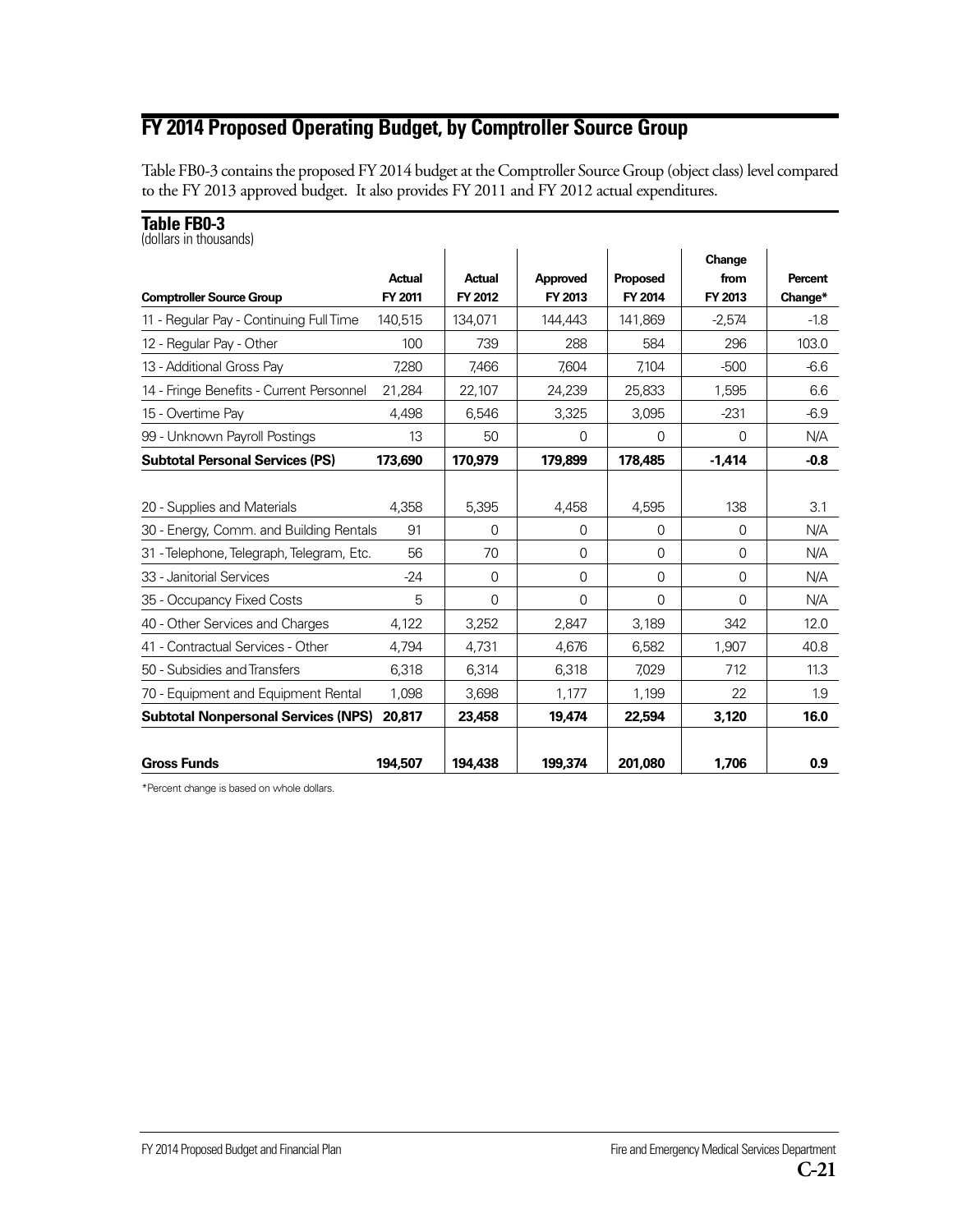# **Program Description**

The District of Columbia Fire and Emergency Medical Services Department operates through the following 8 programs:

**Field Operations** – provides emergency medical service, fire suppression, rescue, and special operations services to citizens, visitors, and employees in order to minimize loss of life and property.

This program contains the following 4 activities:

- **Fire Rescue Operations** provides fire suppression, fire rescue, property salvage and overhaul, and vehicle accident rescue and extrication;
- **Special Operations** provides specialized rescue, evacuation, and pre-emergency planning services for those in danger during hazardous material incidents, Metro and rail emergencies, mass casualty incidents, and technical rescue incidents;
- **Emergency Medical Services Operations** provides emergency medical services including pre-hospital basic/advanced life support care, emergency transport services, and public service assistance on non-emergency incidents; and
- **Homeland Security** provides pre-emergency planning services for those in danger during possible terrorist incidents, including those involving weapons of mass destruction, and for response to natural disasters so that the District residents and visitors can be safely protected, rescued, and treated.

**Fire Prevention and Education** – provides investigation, public safety outreach, and inspection services to residents, property owners, and businesses so that they can have the information needed to prevent emergency incidents.

This program contains the following 4 activities:

- **Inspections** executes facility inspections, building plan approvals, code enforcement, fire code advice, information, and referral services to residents, business owners and developers, and event planners in order to maintain required inspection coverage, ensure code compliance, and reduce occurrence of fires;
- **Investigations** provides investigation and intervention services to property owners, occupants, and other victims in order to determine the origin and causes of fires that occur in the District of Columbia; performs public outreach and education efforts to prevent reoccurrence; and supports monetary recovery of property losses. This activity also supports the investigation of all fires determined to be caused by arson and facilitates the arrest of those responsible for the cause of those fires;
- **Public Outreach** makes fire-safety and health education and information available to residents, property owners, and businesses so that they can prevent fire and emergency medical incidents; and
- **Technical Inspections** performs facility inspections, building plan approvals, code enforcement, fire code advice, and information and referral services for residents, business owners, developers, and event planners in order to maintain required inspection coverage, ensure code compliance, and reduce fires. These include mandatory inspections that require a higher degree of knowledge by the inspector and may require the inspector to obtain additional certifications.

**Employee Preparedness** – provides employee wellness and specialized training services to employees so that they can meet prescribed standards and are prepared to safely perform the mission of the agency.

This program contains the following 2 activities:

- **Employee Wellness** extends health and counseling services to DCFEMS employees so that they can be prepared to safely perform the mission of the agency; and
- **Specialized Training** facilitates driver training, EMS certification, field operations training, recruit training, and other training services to DCFEMS employees so that they can meet prescribed standards.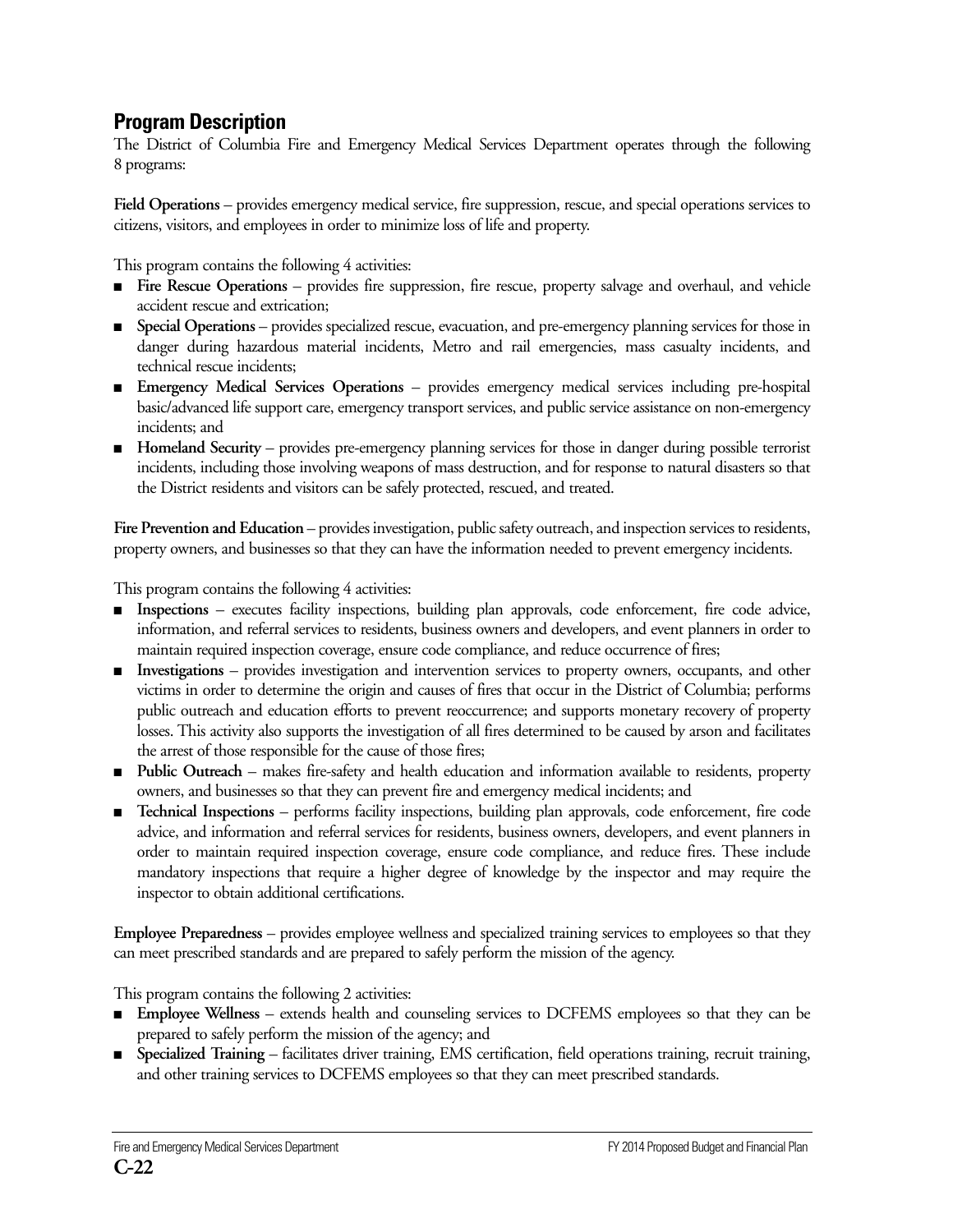**Operations Support –** provides emergency vehicle and facility maintenance and specialized network management services to employees so that they can perform their assigned duties in a safe, effective, and efficient manner.

This program contains the following 2 activities:

- **Field Infrastructure** provides maintenance, repair, replacement of firehouses, and major capital improvements to firehouses and other facilities to keep them in operational condition and to provide emergency service providers with a functional base so that they can perform their assigned duties in an environment that is safe, code-compliant, and within accepted standards; and
- **Inventory Management** maintains adequate levels of equipment and supply resources to employees so that they can perform their assigned duties in a safe, cost-effective, and efficient manner.

**Policy and Planning –** establishes strategic directions and coordinates District-consequential management for incidents. This program also identifies and addresses problems by developing initiatives to reduce mortality rates, property loss, and hazardous conditions. This program develops and implements regulations governing public safety, inter-agency response, inter-governmental coordination, and mitigation efforts. This program is also responsible for compliance with policy and Equal-Employment Opportunity (EEO) regulations.

This program contains the following 4 activities:

- **Office of Standards** maintains the department's policies and procedures, as well as the national standards for operational staff;
- **Office of Compliance** enforces the policies and procedures, as well as the national standards for operational staff;
- **Office of Equity and Diversity** offers a mechanism for staff to insure that they are treated fairly without prejudice; and
- **Emergency Communications** provides technological support so that communication is seamless and emergency dispatch is efficient.

**State Safety Oversight –** provides program standards and supporting procedures for the State Oversight and Security Agency, and reviews and approves all rail transit agency System Safety Plans.

**Administrative Support (Agency Management) –** provides for administrative support and the required tools to achieve operational and programmatic results. This program is standard for all agencies using performance-based budgeting.

**Agency Financial Operations –** provides comprehensive and efficient financial management services to, and on behalf of, District agencies so that the financial integrity of the District of Columbia is maintained. This program is standard for all agencies using performance-based budgeting.

## **Program Structure Change**

The District of Columbia Fire and Emergency Medical Services Department has no program structure changes in the FY 2014 proposed budget.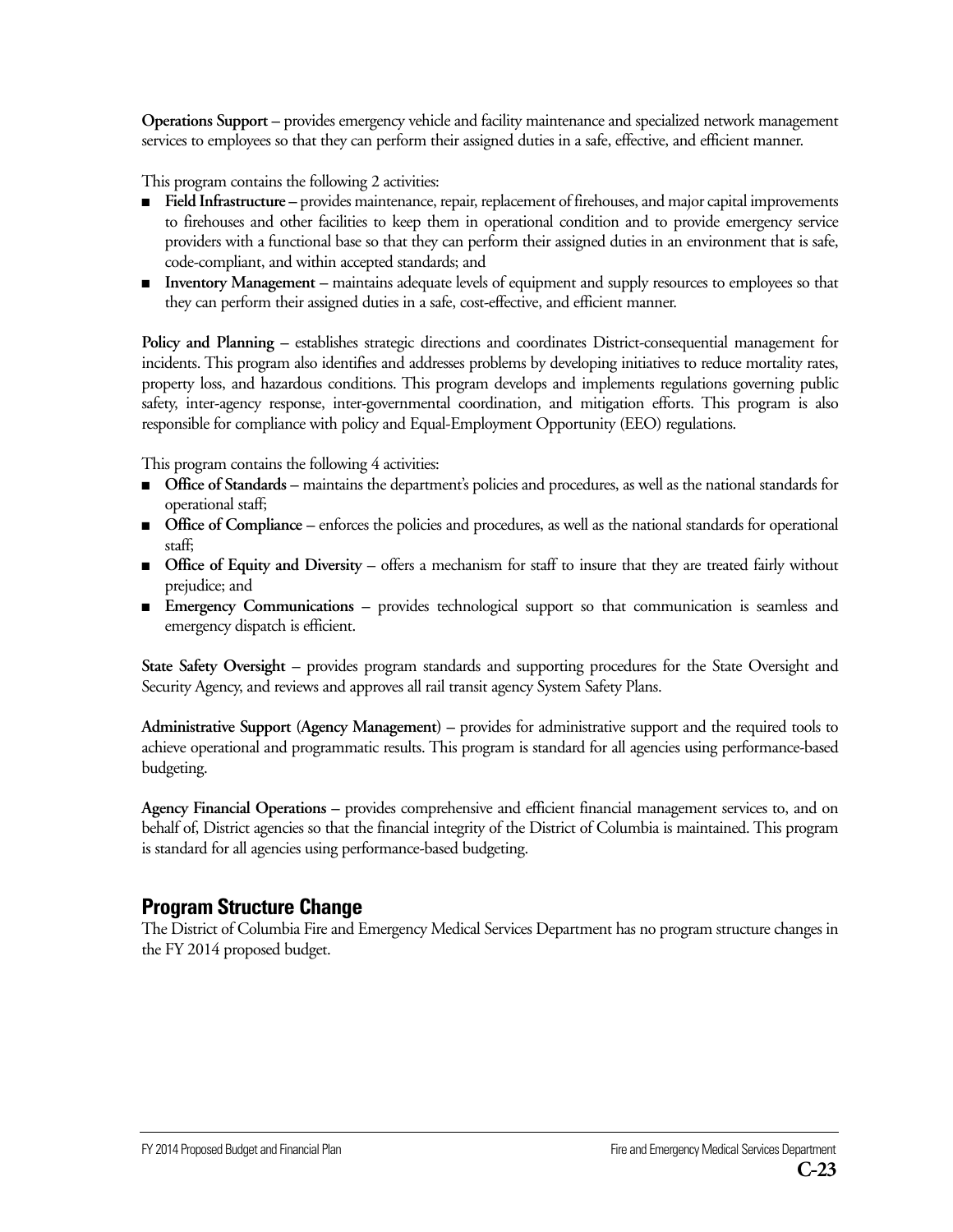# **FY 2014 Proposed Operating Budget and FTEs, by Program and Activity**

Table FB0-4 contains the proposed FY 2014 budget by program and activity compared to the FY 2013 approved budget. It also provides the FY 2012 actual data.

## **Table FB0-4**

(dollars in thousands)

|                                                      |                          |                            | <b>Dollars in Thousands</b> |                 | <b>Full-Time Equivalents</b> |                            |                            |                 |
|------------------------------------------------------|--------------------------|----------------------------|-----------------------------|-----------------|------------------------------|----------------------------|----------------------------|-----------------|
|                                                      |                          |                            |                             | <b>Change</b>   |                              |                            |                            | <b>Change</b>   |
| <b>Program/Activity</b>                              | <b>Actual</b><br>FY 2012 | <b>Approved</b><br>FY 2013 | Proposed<br>FY 2014         | from<br>FY 2013 | Actual<br>FY 2012            | <b>Approved</b><br>FY 2013 | <b>Proposed</b><br>FY 2014 | from<br>FY 2013 |
| (1000) Administrative Support                        |                          |                            |                             |                 |                              |                            |                            |                 |
| (1010) Personnel                                     | 3,202                    | 814                        | 830                         | 17              | 5.6                          | 5.0                        | 5.0                        | 0.0             |
| (1015) Training and Employee Development             | 165                      | 206                        | 549                         | 343             | 0.0                          | 0.0                        | 0.0                        | 0.0             |
| (1030) Property Management                           | 6,226                    | 6,318                      | 6,318                       | 0               | 0.0                          | 0.0                        | 0.0                        | 0.0             |
| (1040) Information Technology                        | 1,696                    | 1,261                      | 1,371                       | 110             | 5.6                          | 7.0                        | 8.0                        | 1.0             |
| (1055) Risk Management                               | 2,182                    | 2,021                      | 2,712                       | 691             | 2.8                          | 6.0                        | 6.0                        | 0.0             |
| (1060) Legal Services                                | 169                      | 255                        | 261                         | 6               | 0.0                          | 0.0                        | 0.0                        | 0.0             |
| (1080) Communications                                | 680                      | 671                        | 467                         | $-205$          | 3.7                          | 6.0                        | 6.0                        | 0.0             |
| (1090) Performance Management                        | 3,168                    | 4,102                      | 3,823                       | $-279$          | 10.2                         | 30.0                       | 30.0                       | 0.0             |
| No Activity Assigned                                 | 70                       | 0                          | 0                           | 0               | 0.0                          | 0.0                        | 0.0                        | 0.0             |
| <b>Subtotal (1000) Administrative Support</b>        | 17,557                   | 15,648                     | 16,331                      | 683             | 27.8                         | 54.0                       | 55.0                       | 1.0             |
| (100F) Agency Financial Operations                   |                          |                            |                             |                 |                              |                            |                            |                 |
| (110F) Agency Fiscal Officer Operations              | 385                      | 371                        | 378                         | 8               | 3.7                          | 4.0                        | 4.0                        | 0.0             |
| (120F) Accounting Operations                         | 154                      | 192                        | 210                         | 18              | 2.8                          | 3.0                        | 3.0                        | 0.0             |
| (130F) Agency Financial Operations                   | 627                      | 659                        | 669                         | 10              | 4.6                          | 5.0                        | 5.0                        | 0.0             |
| <b>Subtotal (100F) Agency Financial Operations</b>   | 1,166                    | 1,222                      | 1,257                       | 35              | 11.1                         | 12.0                       | 12.0                       | 0.0             |
| (2000) Fire Prevention and Education                 |                          |                            |                             |                 |                              |                            |                            |                 |
| (2100) Inspections                                   | 2,842                    | 3,129                      | 2,861                       | $-269$          | 31.5                         | 34.0                       | 33.0                       | $-1.0$          |
| (2200) Investigations                                | 2,012                    | 2,058                      | 1,855                       | $-203$          | 21.3                         | 23.0                       | 21.0                       | $-2.0$          |
| (2300) Public Outreach                               | 288                      | 598                        | 601                         | 3               | 2.8                          | 3.0                        | 3.0                        | 0.0             |
| (2400) Technical Inspections                         | 562                      | 848                        | 646                         | $-202$          | 8.3                          | 9.0                        | 8.0                        | $-1.0$          |
| <b>Subtotal (2000) Fire Prevention and Education</b> | 5,703                    | 6,633                      | 5,963                       | $-670$          | 63.8                         | 69.0                       | 65.0                       | $-4.0$          |
| (3000) Field Operations                              |                          |                            |                             |                 |                              |                            |                            |                 |
| (3200) Fire/Rescue Operations                        | 134,324                  | 143,305                    | 143,323                     | 18              | 1,568.5                      | 1,734.0                    | 1,678.0                    | $-56.0$         |
| (3300) Special Operations                            | 13,122                   | 12,836                     | 11,463                      | $-1,374$        | 115.7                        | 126.0                      | 124.0                      | $-2.0$          |
| (3400) Emergency Medical Services Operations         | 3,375                    | 1,799                      | 3,630                       | 1,832           | 0.0                          | 0.0                        | 0.0                        | 0.0             |
| (3500) Homeland Security                             | 0                        | 1                          | 1                           | 0               | 0.0                          | 0.0                        | 0.0                        | 0.0             |
| No Activity Assigned                                 | $-290$                   | 0                          | 0                           | 0               | 0.0                          | 0.0                        | 0.0                        | 0.0             |
| <b>Subtotal (3000) Field Operations</b>              | 150,531                  | 157,941                    | 158,417                     | 476             | 1,684.1                      | 1,860.0                    | 1,802.0                    | $-58.0$         |
| (4000) Employee Preparedness                         |                          |                            |                             |                 |                              |                            |                            |                 |
| (4100) Employee Wellness                             | 3,647                    | 3,922                      | 4,014                       | 93              | 1.8                          | 1.0                        | 1.0                        | 0.0             |
| (4200) Specialized Training                          | 5,623                    | 4,584                      | 5,750                       | 1,166           | 117.5                        | 58.0                       | 87.0                       | 29.0            |
| No Activity Assigned                                 | 12                       | 0                          | 0                           | 0               | 0.0                          | 0.0                        | 0.0                        | 0.0             |
| <b>Subtotal (4000) Employee Preparedness</b>         | 9,282                    | 8,506                      | 9,765                       | 1,259           | 119.4                        | 59.0                       | 88.0                       | 29.0            |

(Continued on next page)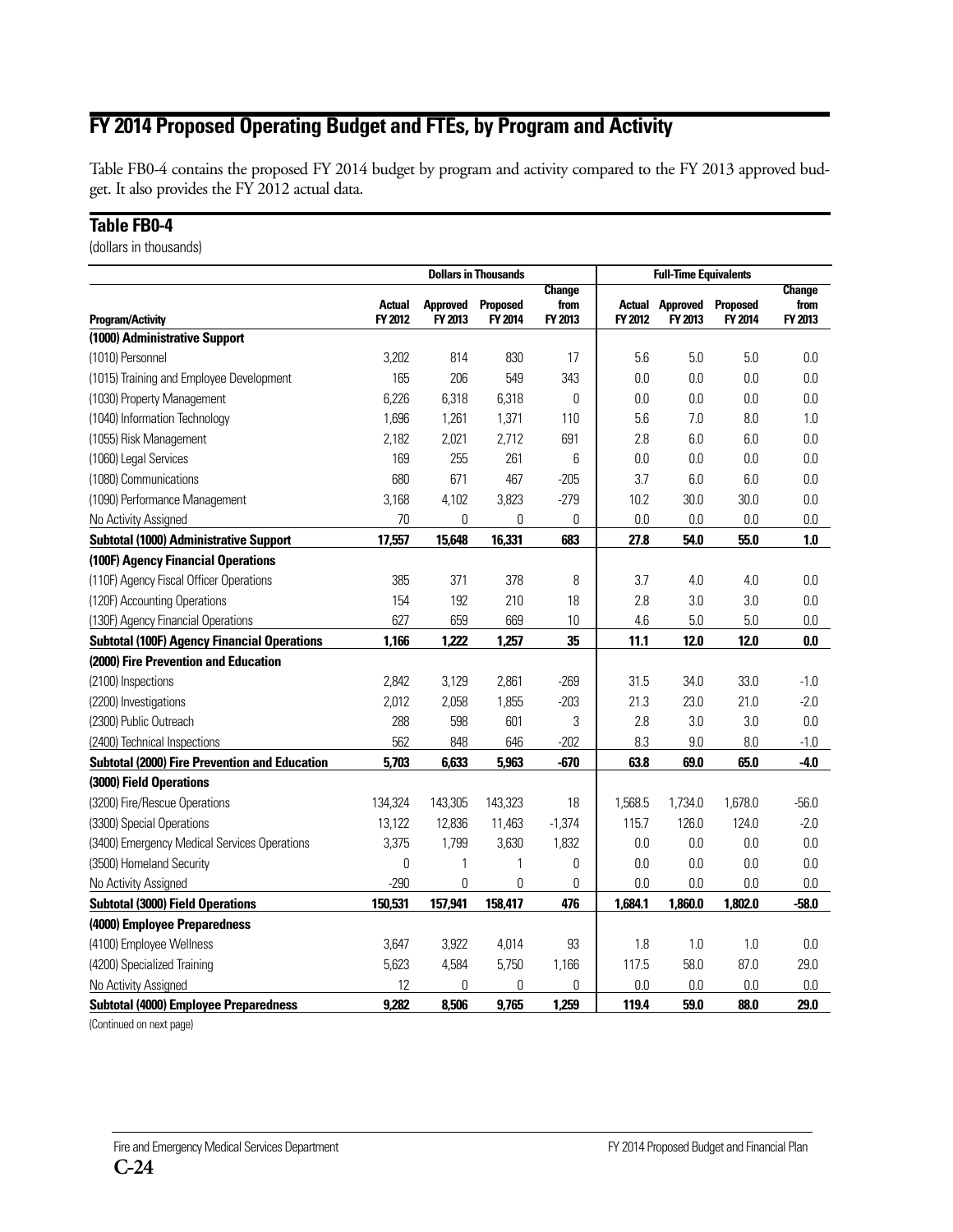#### **Table FB0-4 (continued)**

(dollars in thousands)

|                                                       | <b>Dollars in Thousands</b> |                            |                            | <b>Full-Time Equivalents</b>     |                          |                            |                            |                                  |
|-------------------------------------------------------|-----------------------------|----------------------------|----------------------------|----------------------------------|--------------------------|----------------------------|----------------------------|----------------------------------|
| <b>Program/Activity</b>                               | Actual<br>FY 2012           | <b>Approved</b><br>FY 2013 | <b>Proposed</b><br>FY 2014 | <b>Change</b><br>from<br>FY 2013 | <b>Actual</b><br>FY 2012 | <b>Approved</b><br>FY 2013 | <b>Proposed</b><br>FY 2014 | <b>Change</b><br>from<br>FY 2013 |
| (5000) Operations Support                             |                             |                            |                            |                                  |                          |                            |                            |                                  |
| (5100) Field Infrastructure                           | 5,055                       | 4,363                      | 4,497                      | 134                              | 37.0                     | 40.0                       | 42.0                       | 2.0                              |
| (5200) Inventory Management                           | 2,683                       | 2,335                      | 2,218                      | $-117$                           | 10.2                     | 9.0                        | 9.0                        | 0.0                              |
| <b>Subtotal (5000) Operations Support</b>             | 7,738                       | 6,697                      | 6,715                      | 17                               | 47.2                     | 49.0                       | 51.0                       | 2.0                              |
| (6000) Policy and Planning                            |                             |                            |                            |                                  |                          |                            |                            |                                  |
| (6010) Office of Standards                            | 654                         | 503                        | 563                        | 60                               | 5.6                      | 5.0                        | 6.0                        | 1.0                              |
| (6020) Office of Compliance                           | 166                         | 236                        | 240                        | 3                                | 2.8                      | 3.0                        | 3.0                        | 0.0                              |
| (6030) Office of Equity and Diversity                 | 130                         | 124                        | 116                        | -8                               | 0.9                      | 1.0                        | 1.0                        | 0.0                              |
| (6040) Emergency Communications                       | 1,520                       | 1,665                      | 1,562                      | $-103$                           | 6.5                      | 16.0                       | 16.0                       | 0.0                              |
| <b>Subtotal (6000) Policy and Planning</b>            | 2,470                       | 2,529                      | 2,481                      | -48                              | 15.7                     | 25.0                       | 26.0                       | 1.0                              |
| (7000) State Safety Oversight Program                 |                             |                            |                            |                                  |                          |                            |                            |                                  |
| (7010) Rail Safety                                    | 0                           | 197                        | 151                        | $-46$                            | 0.0                      | 2.0                        | 1.0                        | $-1.0$                           |
| <b>Subtotal (7000) State Safety Oversight Program</b> | 0                           | 197                        | 151                        | -46                              | 0.0                      | 2.0                        | 1.0                        | $-1.0$                           |
| (9960) Year End Close                                 |                             |                            |                            |                                  |                          |                            |                            |                                  |
| No Activity Assigned                                  | -8                          | 0                          | 0                          | 0                                | 0.0                      | 0.0                        | 0.0                        | $0.0\,$                          |
| <b>Subtotal (9960) Year End Close</b>                 | -8                          | 0                          | 0                          | 0                                | 0.0                      | 0.0                        | 0.0                        | 0.0                              |
| <b>Total Proposed Operating Budget</b>                | 194,438                     | 199,374                    | 201,080                    | 1,706                            | 1.969.2                  | 2,130.0                    | 2,100.0                    | $-30.0$                          |

(Change is calculated by whole numbers and numbers may not add up due to rounding)

**Note:** For more detailed information regarding the proposed funding for the activities within this agency's programs, please see **Schedule 30-PBB Program Summary by Activity** in the **FY 2014 Operating Appendices** located on the Office of the Chief Financial Officer's website.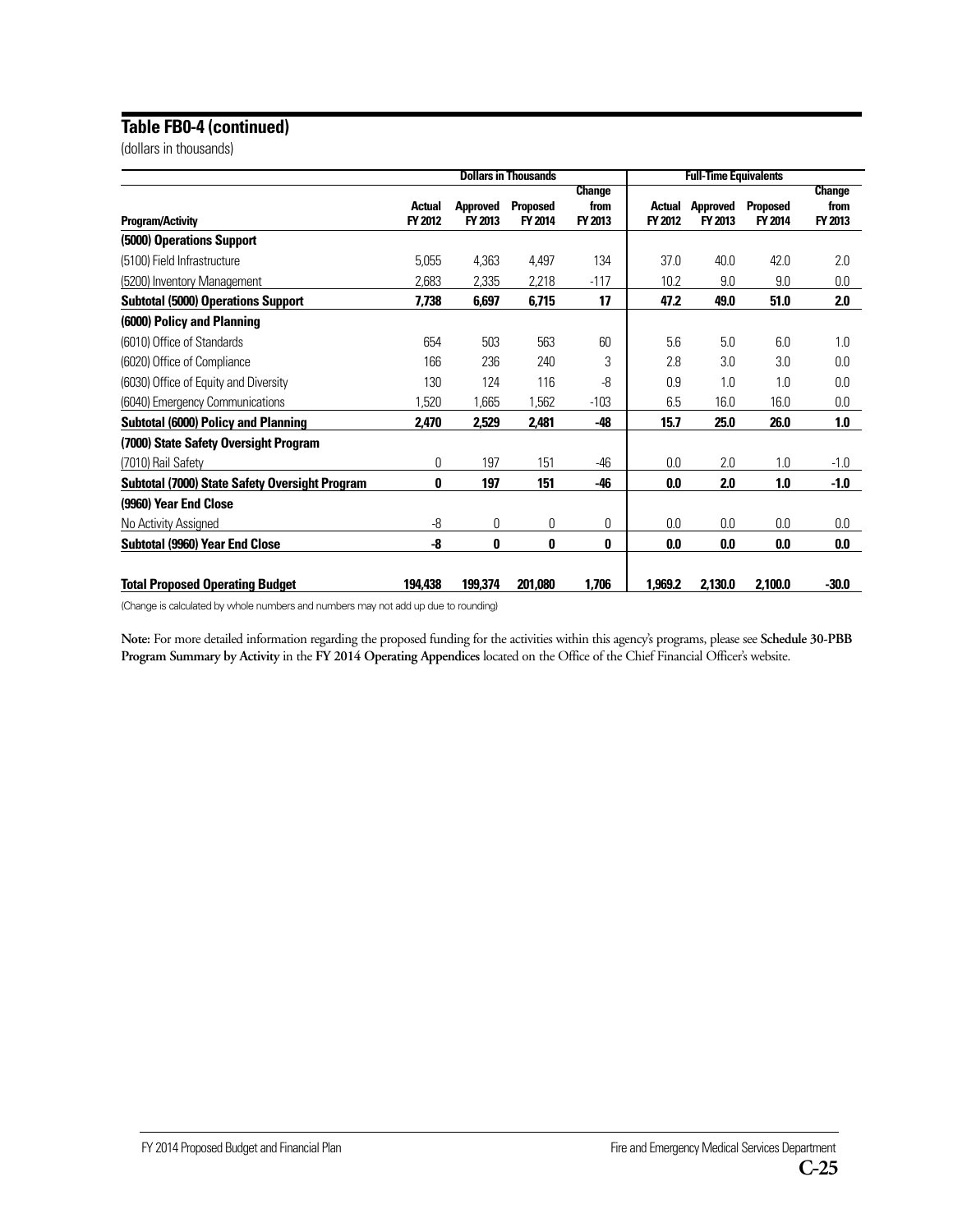# **FY 2014 Proposed Budget Changes**

The District of Columbia Fire and Emergency Medical Services Department's (DCFEMS) proposed FY 2014 gross budget is \$201,079,518, which represents a 0.9 percent increase over its FY 2013 approved gross budget of \$199,373,728. The budget is comprised of \$197,951,059 in Local funds, \$1,608,459 in Federal Grant funds, and \$1,520,000 in Special Purpose Revenue funds

## **Current Services Funding Level**

The Current Services Funding Level (CSFL) is a Local funds ONLY representation of the true cost of operating District agencies, before consideration of policy decisions. The CSFL reflects changes from the FY 2013 approved budget across multiple programs, and it estimates how much it would cost an agency to continue its current programs and operations into the following fiscal year. The initial adjustments in the budget proposal represent changes that should be compared to the FY 2014 CSFL budget and not necessarily changes made to the FY 2013 Local funds budget. The FY 2014 CSFL adjustments to the FY 2013 Local funds budget are described in table 5 of this agency's budget chapter. Please see the CSFL Development section within Volume 1: Executive Summary for more information regarding the methodology used and components that comprise the CSFL.

DCFEMS' FY 2014 CSFL budget is \$199,171,830, which represents a \$1,318,102, or 0.7 percent, increase over its FY 2013 approved Local budget of \$197,853,728.

## **Major CSFL Cost Drivers**

The FY 2014 CSFL calculated for DCFEMS included an adjustment entry that is not described in detail on table 5. The adjustment was made for an increase of \$1,018,029 in personal services to account for the Fringe Benefit growth rate adjustment of 4.2 percent year-over-year growth, \$297,283 in nonpersonal services based on the Consumer Price Index factor of 2.4 percent, and \$2,790 in nonpersonal services for payment of membership dues. During the development of the CSFL, some adjustments such as these were categorized as "other adjustments".

## **Agency Budget Submission**

**Increase:** DCFEMS' proposed Local budget includes a net increase of \$731,161 in personal services to support step increases, longevity pay, and Fringe Benefits. Federal Grant funds increased by \$900,000 as a result of a new grant issued from the Federal Emergency Management Agency (FEMA) grant.

**Decrease:** In Local funds, the budget was reduced by \$69,137 primarily in Other Services and Charges, to align with projected supplies, Travel, and Training costs.

**Shift:** In order to utilize the federal grant funding appropriately, \$662,025 and 30.0 FTEs were shifted from the Local funds budget to support the new FEMA grant.

## **Mayor's Proposed Budget**

**Eliminate:** DCFEMS' Local budget includes a reduction of 44.0 FTEs that were eliminated to support the personal services savings transfer to the Workforce Investments account.

**Cost-of-Living Adjustment:** This agency received a proposed cost-of-living adjustment (COLA) in both Local and non-Local funds. This adjustment includes \$46,848 in Federal Grant funds. For more information about the Local funds portion of the COLA please see the Workforce Investments chapter contained in Volume 3 (Agency Budget Chapters – Part II) of the FY 2014 Proposed Budget and Financial Plan.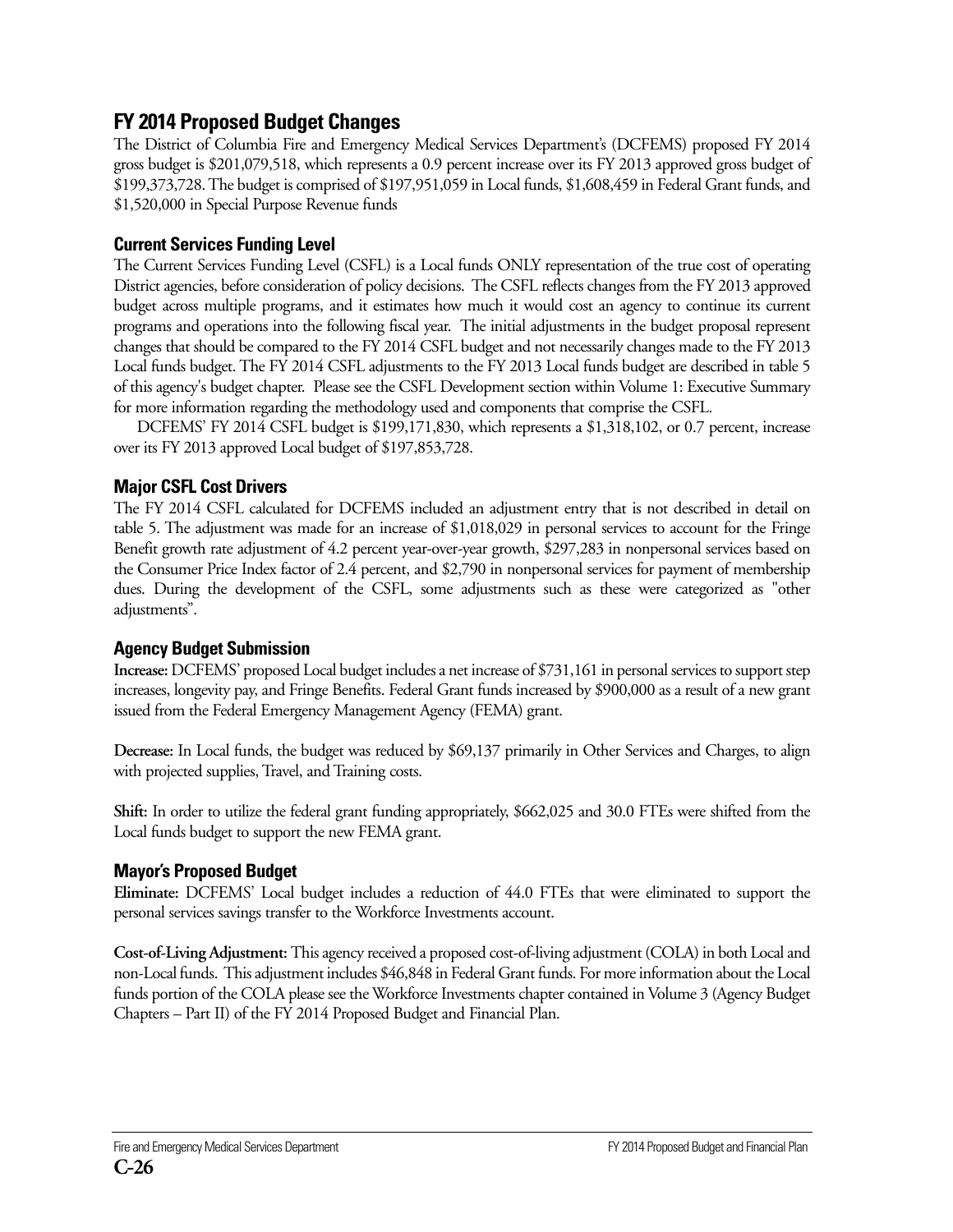**Increase:** In Local funds, the agency increased the budget for Contractual Services by \$1,794,293 to support the Ambulance Billing contract, and Subsidies and Transfers was increased by \$710,620 to support the projected increase of the Fire Protection Fee for Fire Hydrants. Additional increases include \$537,898 in personal services to support the hiring of ten cadets, at a cost of \$308,000, and four additional Heavy Mobile Equipment Mechanics, at a cost of \$231,000. Supplies and Materials were increased by \$32,000 and Other Services and Charges by \$10,000 to cover the cost of uniforms for the additional personnel.

**Decrease:** A \$231,000 reduction was made to overtime pay.

**Transfer Out:** Personal services were decreased by \$2,557,894 due to vacancy savings that were transferred to the Workforce Investments account. The corresponding 44.0 FTEs were eliminated.

#### **District's Proposed Budget**

**Increase:** DCFEMS increased its Local funds personal services budget by \$320,000 to reflect the reallocation of positions from the Administrative Support program to the Field Operations program. This includes the reinstatement of a position for the State Safety Oversight Program and the reclassification of 3.0 FTEs to the Field Operations program. Other increases in Local funds include one-time allocations of \$225,000 to support training and development and \$100,000 to cover advertising costs for the recruitment of Paramedic-Fighters. An \$8,962 increase supports the Fire Prevention and Education campaign.

**Decrease:** The Local funds budget includes a reduction of \$1,850,000 to reflect a one-time adjustment of personal services costs based on projected salary lapse savings. This modest saving is well below the historical vacancy rate for DCFEMS and below the vacancy savings that were incorporated into the agency's budget in FY 2013. In addition, the budget reflects a decrease of \$328,962 and 3.0 FTEs from the Administrative Support program to support the increase made to the Field Operations program.

**Transfer Out:** DCFEMS transferred \$2,790 to the Office of the Chief Financial Officer (OCFO) for merchant service fees.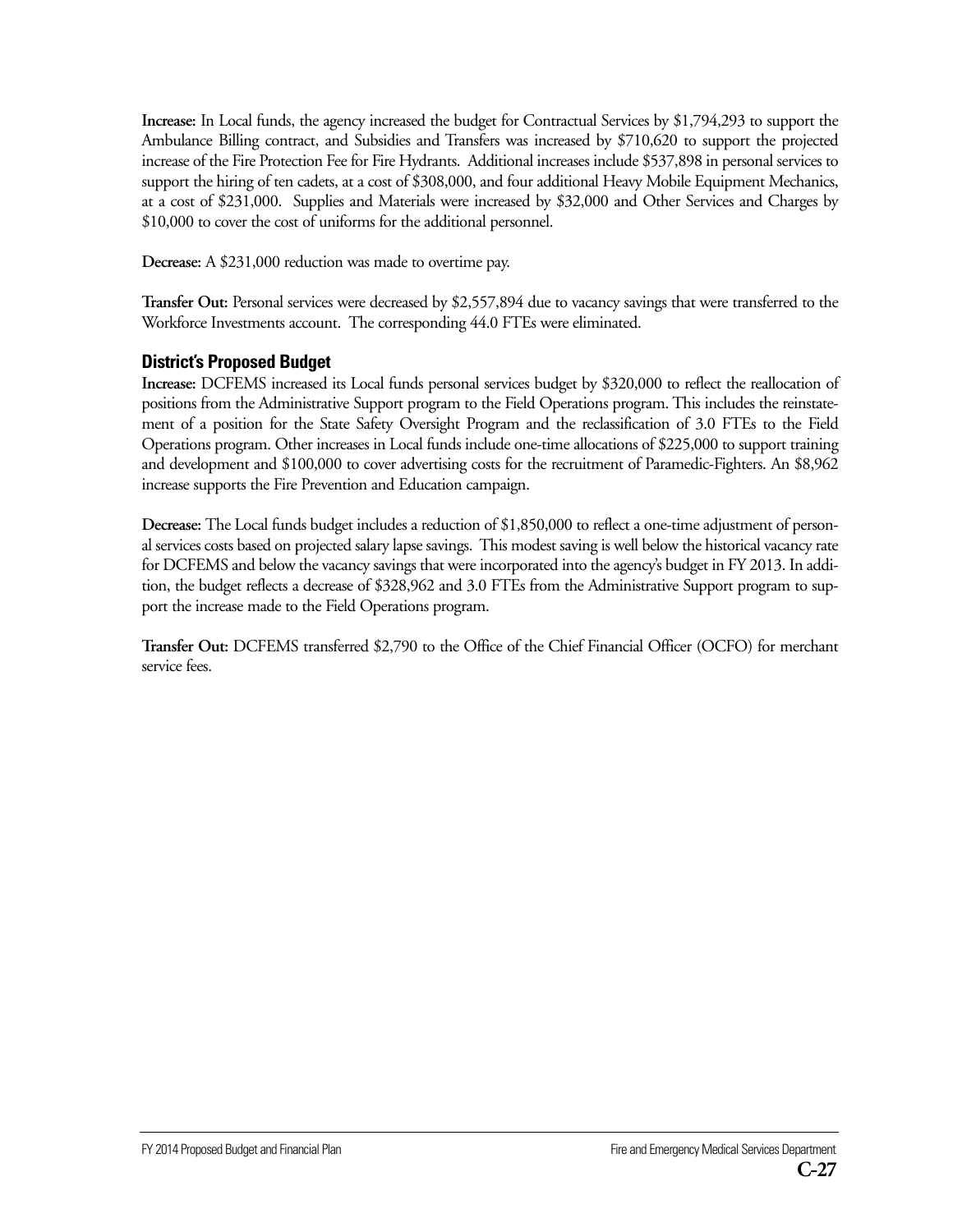# **FY 2013 Approved Budget to FY 2014 Proposed Budget, by Revenue Type**

Table FB0-5 itemizes the changes by revenue type between the FY 2013 approved budget and the FY 2014 proposed budget.

## **Table FB0-5**

| (dollars in thousands) |
|------------------------|
|------------------------|

|                                                                          | PROGRAM                 | <b>BUDGET</b> | <b>FTE</b> |
|--------------------------------------------------------------------------|-------------------------|---------------|------------|
| <b>LOCAL FUNDS: FY 2013 Approved Budget and FTE</b>                      |                         | 197,854       | 2,130.0    |
| Other CSFL Adjustments                                                   | Multiple Programs       | 1,318         | 0.0        |
| <b>LOCAL FUNDS: FY 2014 Current Services Funding Level Budget (CSFL)</b> |                         | 199,172       | 2,130.0    |
| Increase: To support step increases, longevity pay,                      | Multiple Programs       | 731           | 0.0        |
| and Fringe Benefits                                                      |                         |               |            |
| Decrease: Nonpersonal services to absorb step increases                  | Multiple Programs       | $-69$         | 0.0        |
| Shift: To Federal Grant funds to absorb cost and                         | <b>Field Operations</b> | $-662$        | $-30.0$    |
| FTEs in support of a new Federal Emergency Management                    |                         |               |            |
| Administration (FEMA) grant                                              |                         |               |            |
| <b>LOCAL FUNDS: FY 2014 Agency Budget Submission</b>                     |                         | 199,172       | 2,100.0    |
| Eliminate: Vacant FTEs to support the Workforce Investments<br>transfer  | Multiple Programs       | 0             | $-44.0$    |
| Increase: Contractual Services to increase the ambulance                 | Administrative Support  | 1,794         | 0.0        |
| billing contract                                                         |                         |               |            |
| Increase: Subsidies and Transfers for the Fire Hydrant                   | Multiple Programs       | 711           | 0.0        |
| <b>Protection Fee</b>                                                    |                         |               |            |
| Increase: Personal services to support additional personnel              | Administrative Support  | 231           | 4.0        |
| Increase: Personal services to support the Fire Cadet                    | Multiple Programs       | 308           | 10.0       |
| Program                                                                  |                         |               |            |
| Increase: Supplies and Materials to support the new                      | Administrative Support  | 32            | 0.0        |
| <b>Cadet Class</b>                                                       |                         |               |            |
| Increase: Supplies and Materials to purchase uniforms                    | <b>Field Operations</b> | 10            | 0.0        |
| for new Cadets                                                           |                         |               |            |
| Decrease: Overtime pay                                                   | Administrative Support  | $-231$        | $0.0\,$    |
| Transfer Out: Personal services savings to the Workforce                 | Administrative Support  | $-2,558$      | 0.0        |
| Investments account                                                      |                         |               |            |
| <b>LOCAL FUNDS: FY 2014 Mayor's Proposed Budget</b>                      |                         | 199,469       | 2,070.0    |
| Increase: Personal Services to reflect reallocation                      | <b>Field Operations</b> | 320           | 3.0        |
| of positions, from Administrative Support to Field Operations            |                         |               |            |
| Increase: Other Services and Charges for Training                        | Administrative Support  | 235           | 0.0        |
| and Development (one-time cost)                                          |                         |               |            |
| Increase: Other Services and Charges for advertising                     | Administrative Support  | 100           | 0.0        |
| to support paramedic-firefighters recruiting (one-time cost)             |                         |               |            |
| Increase: Supplies and Materials funding for fire                        | Administrative Support  | 9             | 0.0        |
| prevention and education                                                 |                         |               |            |
|                                                                          |                         |               |            |

(Continued on next page)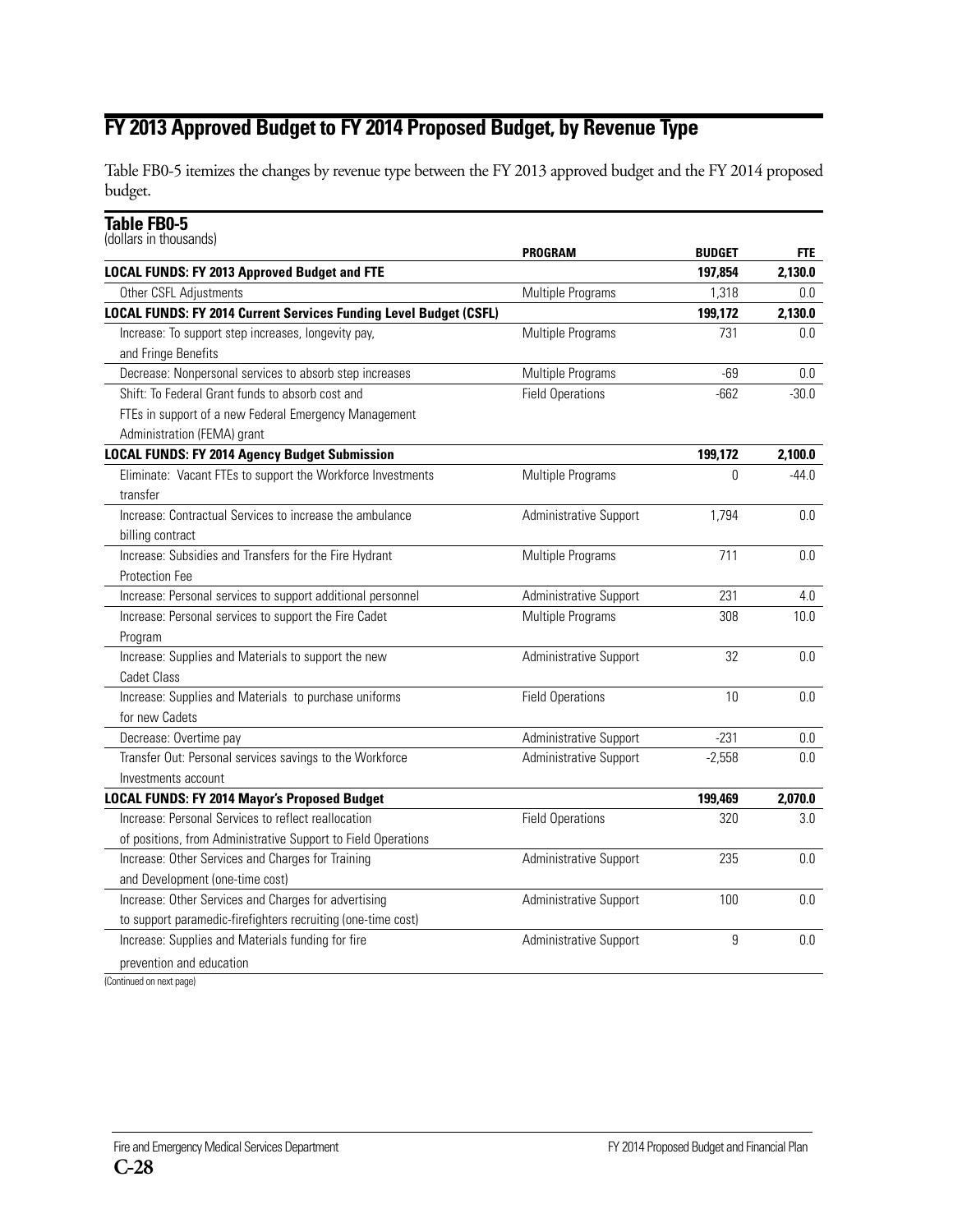#### **Table FB0-5 (Continued)**

| (dollars in thousands)                                                   | <b>PROGRAM</b>                | <b>BUDGET</b> | <b>FTE</b> |
|--------------------------------------------------------------------------|-------------------------------|---------------|------------|
| <b>LOCAL FUNDS: FY 2014 District's Proposed Budget (Continued)</b>       |                               |               |            |
| Decrease: Personal Services to reflect one-time salary                   | Multiple Programs             | $-1.850$      | 0.0        |
| lapse savings                                                            |                               |               |            |
| Decrease: Personal Services to reflect reallocation                      | Administrative Support        | $-329$        | $-3.0$     |
| of positions, from Administrative Support to Field Operations            |                               |               |            |
| Transfer Out: To OCEO for merchant service fees                          | <b>Administrative Support</b> | $-3$          | 0.0        |
| <b>LOCAL FUNDS: FY 2014 District's Proposed Budget</b>                   |                               | 197,951       | 2.070.0    |
| <b>FEDERAL GRANT FUNDS: FY 2013 Approved Budget and FTE</b>              |                               | 0             | 0.0        |
| Increase: To support the new FEMA grant                                  | Multiple Programs             | 900           | 0.0        |
| Shift: From Local funds budget to support the new FEMA grant             | <b>Field Operations</b>       | 662           | 30.0       |
| <b>FEDERAL GRANT FUNDS: FY 2014 Agency Budget Submission</b>             |                               | 1.562         | 30.0       |
| Cost-of-Living Adjustment: FY 2014 proposed adjustment                   | Multiple Programs             | 47            | 0.0        |
| FEDERAL GRANT FUNDS: FY 2014 Mayor's Proposed Budget                     |                               | 1.608         | 30.0       |
| No Changes                                                               |                               | U             | 0.0        |
| FEDERAL GRANT FUNDS: FY 2014 District's Proposed Budget                  |                               | 1,608         | 30.0       |
| <b>SPECIAL PURPOSE REVENUE FUNDS: FY 2013 Approved Budget and FTE</b>    |                               | 1.520         | 0.0        |
| No Changes                                                               |                               | O             | 0.0        |
| <b>SPECIAL PURPOSE REVENUE FUNDS: FY 2014 Agency Budget Submission</b>   |                               | 1.520         | 0.0        |
| No Changes                                                               |                               | U             | 0.0        |
| <b>SPECIAL PURPOSE REVENUE FUNDS: FY 2014 Mayor's Proposed Budget</b>    |                               | 1,520         | 0.0        |
| No Changes                                                               |                               | Ŋ             | 0.0        |
| <b>SPECIAL PURPOSE REVENUE FUNDS: FY 2014 District's Proposed Budget</b> |                               | 1.520         | 0.0        |
|                                                                          |                               |               |            |
| <b>Gross for FB0 - Fire and Emergency Medical Services Department</b>    |                               | 201.080       | 2,100.0    |

(Change is calculated by whole numbers and numbers may not add up due to rounding)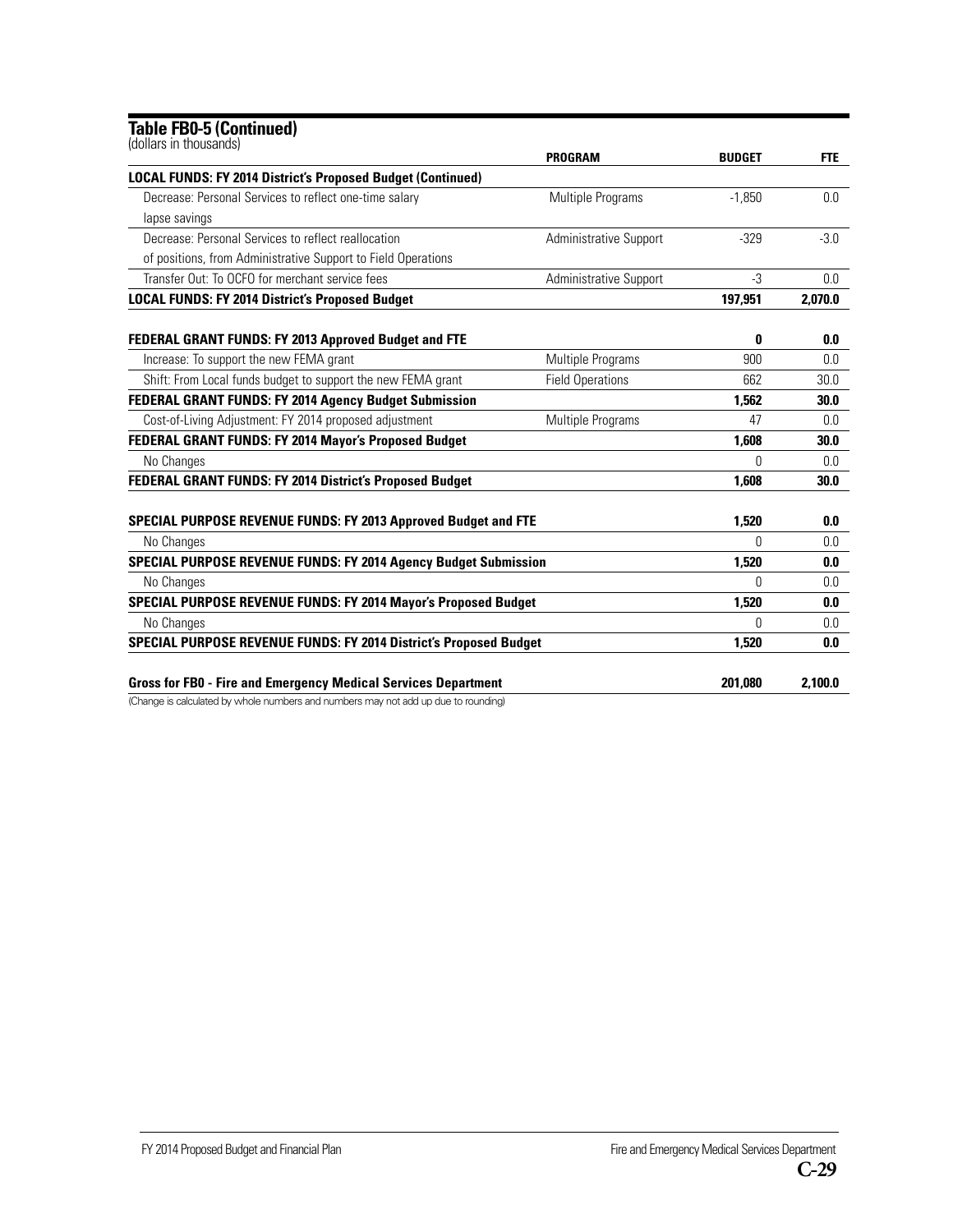# **Agency Performance Plan**

The agency's performance plan has the following objectives for FY 2014:

## **Operations Bureau1**

**Objective 1:** Help sick and injured patients by providing pre-hospital emergency medical care and ambulance transport.

**Objective 2:** Safeguard lives and property by controlling and extinguishing fires.

**Objective 3:** Safeguard lives and property by preparing for and responding to natural disasters or other catastrophic events.

# **KEY PERFORMANCE INDICATORS**

**Operations Bureau**

|                                                                                                                                  | <b>FY 2011</b> | FY 2012       | <b>FY 2012</b> | <b>FY 2013</b>    | <b>FY 2014</b>    | <b>FY 2015</b>    |
|----------------------------------------------------------------------------------------------------------------------------------|----------------|---------------|----------------|-------------------|-------------------|-------------------|
| <b>Measure</b>                                                                                                                   | <b>Actual</b>  | <b>Target</b> | <b>Actual</b>  | <b>Projection</b> | <b>Projection</b> | <b>Projection</b> |
| Percentage of critical medical calls with first EMT<br>arriving within 6 minutes 30 seconds dispatch to scene <sup>3</sup>       | 86.5%          | 90%           | 84.4%          | 90%               | 90%               | 90%               |
| Average response time of first arriving EMT to critical<br>medical calls                                                         | 4.7            | < 5           | 4.6            | < 5               | <5                | <5                |
| Percentage of critical medical calls with first paramedic<br>arriving within 8 minutes, dispatch to scene <sup>2, 3</sup>        | 82.2%          | 90%           | 80.6%          | 90%               | 90%               | 90%               |
| Average response time of first arriving paramedic to<br>critical medical calls                                                   | 5.9            | <6            | 6              | < 6               | < 6               | < 6               |
| Percentage of critical medical calls with first transport<br>unit arriving within 12 minutes, dispatch to scene                  | 90.3%          | 90%           | 89.1%          | 90%               | 90%               | 90%               |
| Average response time of first arriving ambulance to<br>critical medical calls                                                   | 7.2            | < 9           | 7.3            | $\lt$ 9           | $\lt$ 9           | $\rm < 9$         |
| Percentage of hospital drop times of 30 minutes or less                                                                          | 33.9%          | 50%           | 29.5%          | 50%               | 50%               | 50%               |
| Average hospital drop time                                                                                                       | 37             | < 30          | 38.8           | < 30              | < 30              | $<$ 30            |
| Percentage of structure fire calls with first fire truck<br>arriving within 6 minutes, 30 seconds dispatch to scene <sup>3</sup> | 98.2%          | 90%           | 98.2%          | 90%               | 90%               | 90%               |
| Average response time of first arriving fire truck to<br>structure fire calls                                                    | 1.9            | $\lt 4$       | 2.3            | $\lt 4$           | $\lt 4$           | $\lt 4$           |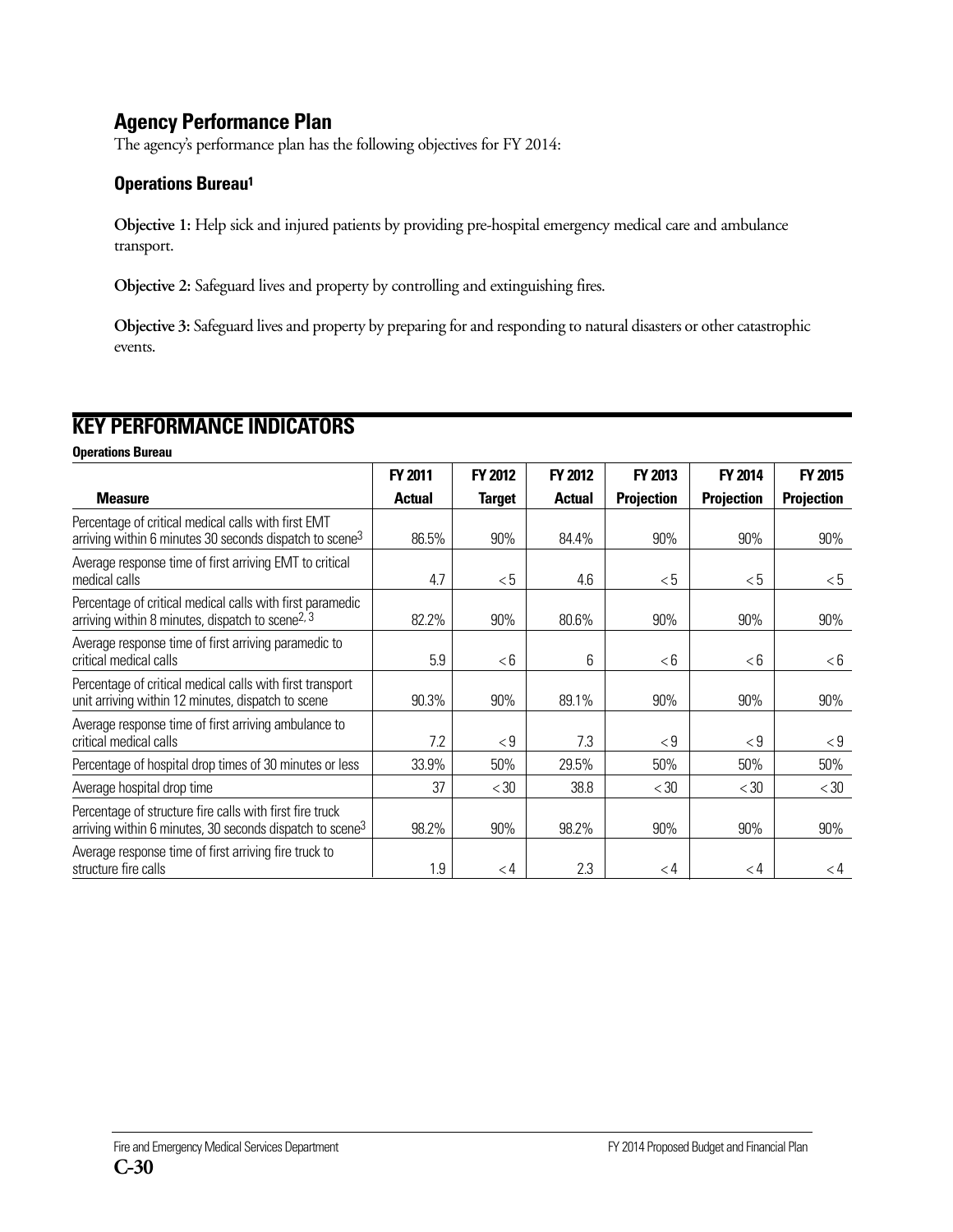#### **Emergency Medical Services Bureau**

**Objective 1:** Help sick and injured patients by providing pre-hospital and out-of-hospital healthcare services.

**Objective 2:** Continuously improve the quality of out-of-hospital medical care provided by Department personnel.

# **KEY PERFORMANCE INDICATORS**

#### **Emergency Medical Services Bureau**

|                                                                                                                                          | <b>FY 2011</b> | <b>FY 2012</b> | <b>FY 2012</b> | <b>FY 2013</b>    | <b>FY 2014</b> | <b>FY 2015</b>    |
|------------------------------------------------------------------------------------------------------------------------------------------|----------------|----------------|----------------|-------------------|----------------|-------------------|
| <b>Measure</b>                                                                                                                           | <b>Actual</b>  | <b>Target</b>  | <b>Actual</b>  | <b>Projection</b> | Projection     | <b>Projection</b> |
| Percentage decrease in 911 usage by Street Calls patients<br>in a cohort <sup>4</sup>                                                    | 65.9%          | 50%            | 74.5%          | 50%               | 50%            | 50%               |
| Percentage of patients in full cardiac arrest who have<br>specified rhythms upon delivery to a medical facility <sup>4, 5</sup>          | 22.1%          | 25%            | 39.2%          | 25%               | 25%            | 25%               |
| Percentage of patients surveyed indicating they were<br>"satisfied" or "very satisfied" with Fire and EMS services<br>during an EMS call | 97.4%          | 90%            | 91.5%          | 90%               | 90%            | 90%               |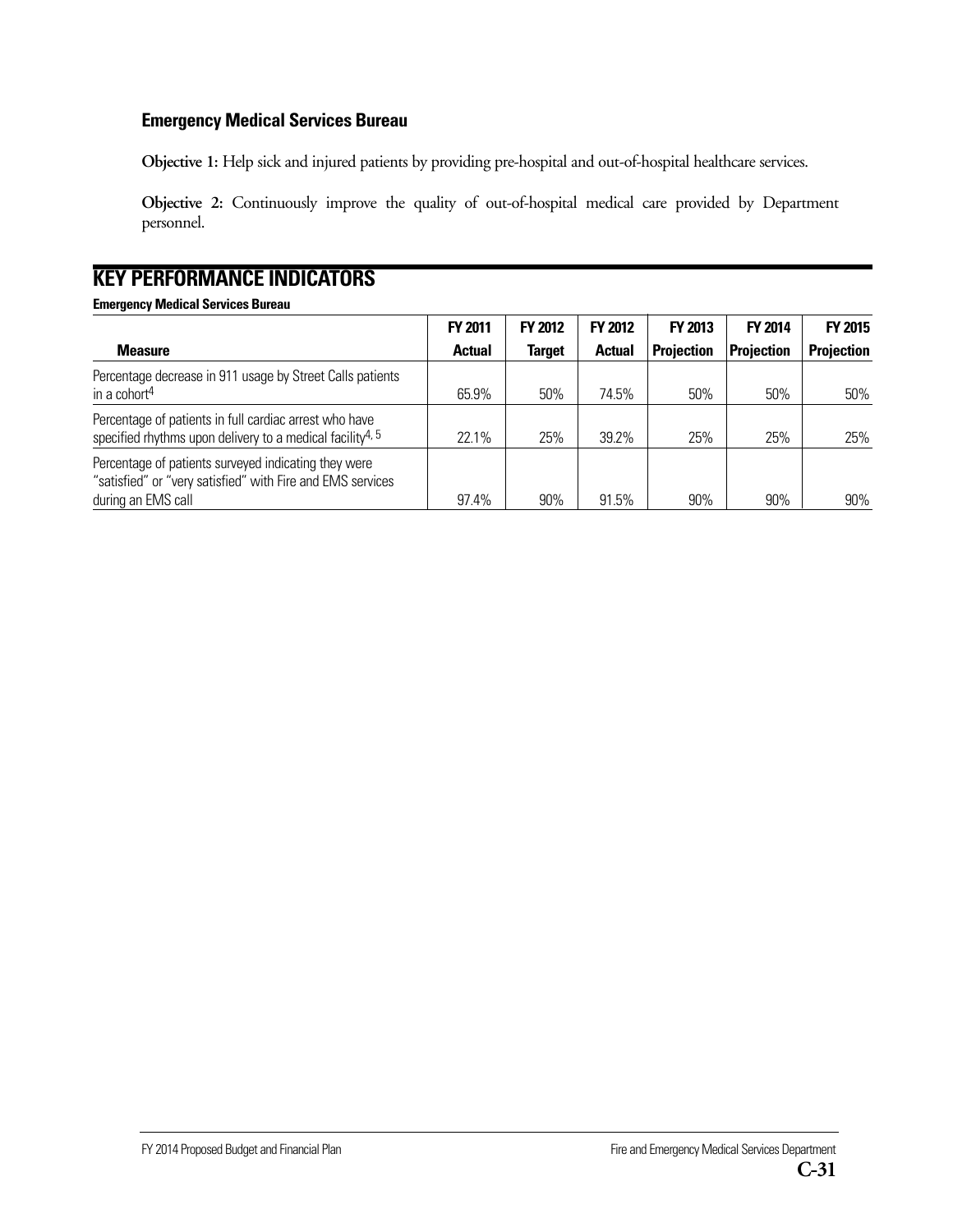#### **Services Bureau6**

**Objective 1:** Train and develop the Department's workforce.

**Objective 2:** Administer human resources for the Department's workforce.

**Objective 3:** Monitor and improve employee safety and wellness.

**Objective 4:** Manage buildings and other properties owned by the Department.

**Objective 5:** Manage emergency apparatus and other vehicles owned by the Department.

**Objective 6:** Support decision-making, communication, and resource management by using information technology.

# **KEY PERFORMANCE INDICATORS**

**Services Bureau**

|                                                                                                                       | <b>FY 2011</b> | <b>FY 2012</b> | <b>FY 2012</b> | FY 2013           | <b>FY 2014</b>    | <b>FY 2015</b>    |
|-----------------------------------------------------------------------------------------------------------------------|----------------|----------------|----------------|-------------------|-------------------|-------------------|
| <b>Measure</b>                                                                                                        | <b>Actual</b>  | <b>Target</b>  | <b>Actual</b>  | <b>Projection</b> | <b>Projection</b> | <b>Projection</b> |
| Number of department vehicles involved in accidents<br>during emergency responses                                     | 72             | < 100          | 48             | < 100             | < 100             | < 100             |
| Number of department personnel injured during<br>emergency operations                                                 | 317            | < 175          | 396            | < 175             | < 175             | < 175             |
| Number of fire stations completing planned major<br>repairs or complete renovation                                    |                |                |                |                   |                   |                   |
| Percentage of heavy duty emergency vehicle fleet<br>(fire trucks and other vehicles) available for daily<br>operation | 70.8%          | 85%            | 67.7%          | 85%               | 85%               | 85%               |
| Percentage of medium duty emergency vehicle fleet<br>(ambulances and other vehicles) available for daily<br>operation | 51.8%          | 85%            | 66.9%          | 85%               | 85%               | 85%               |
| Percentage of light duty emergency vehicle fleet<br>(command and support vehicles) available for daily<br>operation   | 84.5%          | $90\%$         | 93.1%          | 90%               | 90%               | 90%               |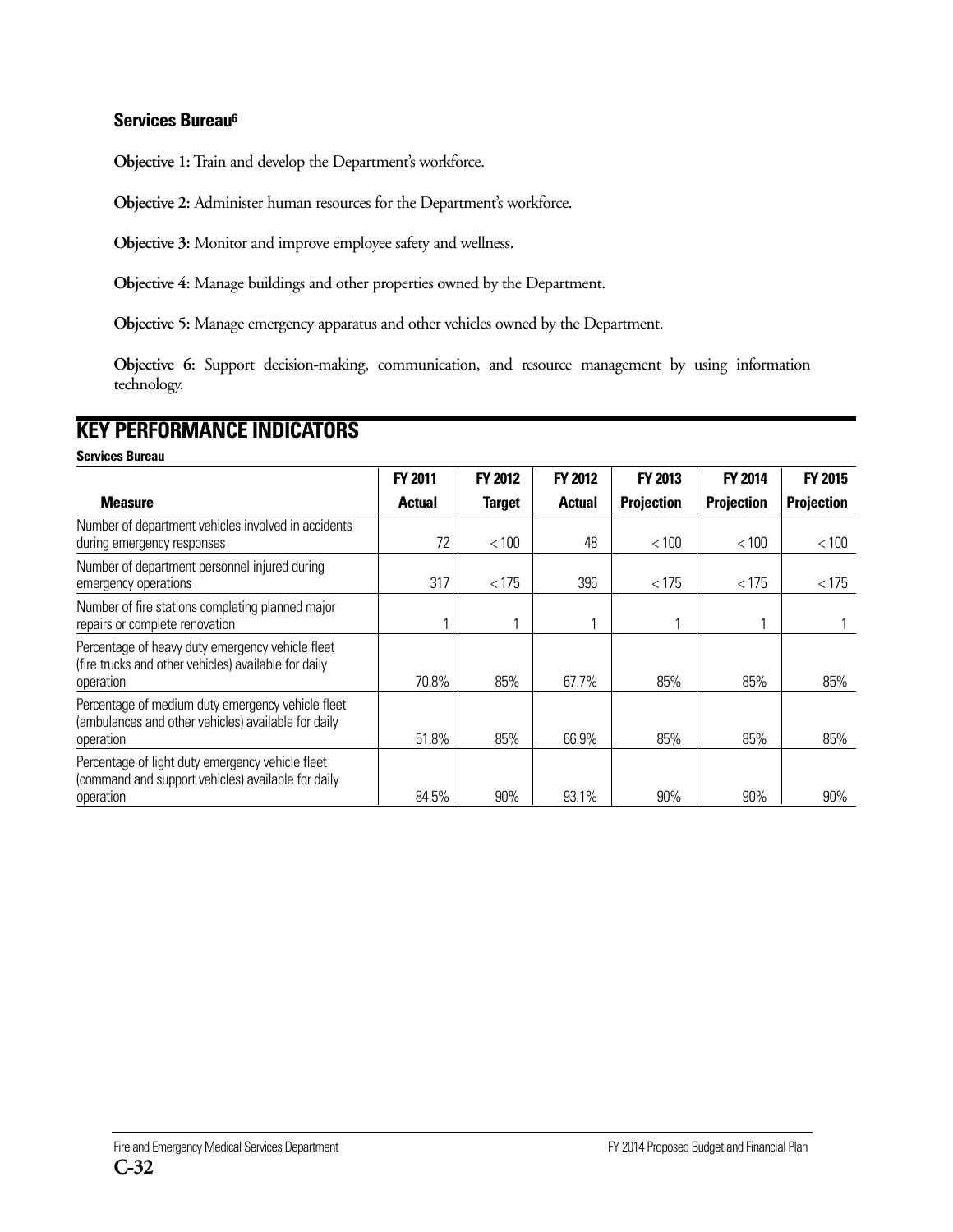#### **Fire Prevention and Investigations Division7**

**Objective 1:** Reduce threats to lives and property by preventing fires before they happen.

**Objective 2:** Investigate to determine the cause and origin of fires.

# **KEY PERFORMANCE INDICATORS**

#### **Fire Prevention and Investigations Division**

|                                                                                                                                        | FY 2011       | <b>FY 2012</b>      | <b>FY 2012</b> | FY 2013           | <b>FY 2014</b>      | <b>FY 2015</b>      |
|----------------------------------------------------------------------------------------------------------------------------------------|---------------|---------------------|----------------|-------------------|---------------------|---------------------|
| <b>Measure</b>                                                                                                                         | <b>Actual</b> | <b>Target</b>       | <b>YTD</b>     | <b>Projection</b> | <b>Projection</b>   | <b>Projection</b>   |
| Number of residential structure fires per 1,000 residential<br>structures <sup>4, 8</sup>                                              | 6.7           | $\lt 4$             | 2.7            | $\lt 4$           | $\lt 4$             | $\lt 4$             |
| Number of residential structure fires per 1,000<br>population <sup>4, 9, 12</sup>                                                      | 1.7           | $<$ 1               | 0.7            | $<$ 1             | $<$ 1               | < 1                 |
| Percentage of residential structure fires contained to the<br>object or room of origin <sup>4, 9, 12</sup>                             | 83.1%         | $>80\%$             | 78%            | $>80\%$           | $>80\%$             | $>80\%$             |
| Percentage of residential structure fires contained to the<br>floor or structure of origin <sup>4, 9, 10, 12</sup>                     | 12.2%         | $< 20\%$            | 17.6%          | $< 20\%$          | $< 20\%$            | < 20%               |
| Total combined commercial and industrial structure fire<br>incidents per 1,000 commercial and industrial<br>structures <sup>4, 9</sup> | 19            | < 15                | 8.2            | $<$ 15            | $<$ 15              | $<$ 15              |
| End-of-fiscal year percentage change in number of<br>structural fires <sup>10</sup>                                                    | 6.2%          | $-5\%$              | $-8.2%$        | $-5%$             | -5%                 | $-5\%$              |
| End-of-fiscal year number of civilian fire fatalities <sup>11</sup>                                                                    | 13            | $\leq 5$            | 2              | $\leq 5$          | $\leq 5$            | $\leq 5$            |
| End-of-fiscal year number of civilian fire injuries <sup>12</sup>                                                                      | 81            | $\leq 50$           | 40             | $\leq 50$         | $\leq 50$           | $\leq 50$           |
| End-of-fiscal year percent of arson cases closed by arrest <sup>4</sup>                                                                | 56.5%         | >25%                | 72.7%          | >25%              | >25%                | >25%                |
| Total arson fires per 10,000 population <sup>4</sup>                                                                                   | 0.4           | $\langle 2 \rangle$ | 0.1            | $\langle 2$       | $\langle 2 \rangle$ | $\langle 2 \rangle$ |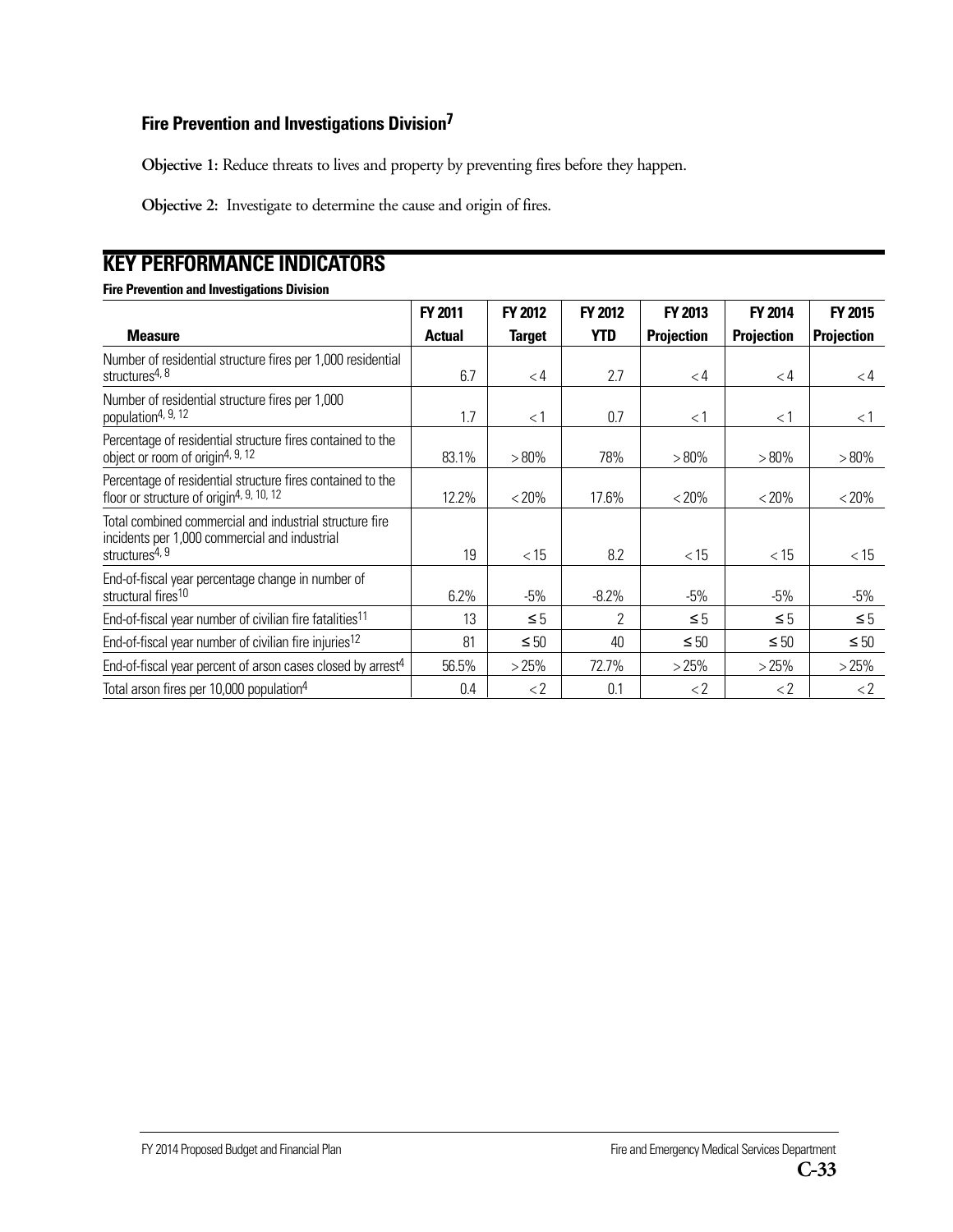#### **Office of Communications**

**Objective 1:** Communicate information to the public and media.

**Objective 2:** Reduce threats to lives and property through public education programs.

**Objective 3:** Reduce threats to lives and properties through public intervention programs.

# **KEY PERFORMANCE INDICATORS**

#### **Office of Communications**

|                                                                                 | <b>FY 2011</b> | <b>FY 2012</b> | <b>FY 2012</b> | <b>FY 2013</b>    | <b>FY 2014</b>    | <b>FY 2015</b>    |
|---------------------------------------------------------------------------------|----------------|----------------|----------------|-------------------|-------------------|-------------------|
| <b>Measure</b>                                                                  | <b>Actual</b>  | <b>Target</b>  | <b>Actual</b>  | <b>Projection</b> | <b>Projection</b> | <b>Projection</b> |
| Number of neighborhood-level fire safety presentations<br>completed             | 943            | 500            | 626            | 500               | 500               | 500               |
| Number of at-school fire safety presentations completed                         | 63             | 50             | 38             | 50                | 50                | 50                |
| Number of neighborhood-level health screenings<br>completed                     | 152            | >50            | 46             | > 50              | >50               | >50               |
| Number of smoke alarm installations                                             | 1,408          | >1,000         | 3,301          | > 1,000           | > 1,000           | >1,000            |
| Number of car seat installations                                                | 2,227          | 1,500          | 818            | 1,500             | 1,500             | 1,500             |
| Number of CPR program participants                                              | 1,797          | >1,000         | 770            | >1.000            | >1.000            | >1,000            |
| Number of District-wide automatic external defibrillator<br>(AED) registrations | 1,404          | >1,300         | l,451          | >1,600            | >1,900            | >1,900            |

## **Office of the Fire and Emergency Medical Services Chief**

**Objective 1:** Work closely with the Executive Office of the Mayor, Deputy Mayor of Public Safety, and City Administrator to meet the needs of District residents while efficiently administrating Department services (One City Action Plan 3.1.1).

**Objective 2:** Continue to improve labor/management partnerships.

**Objective 3:** Use strategic-level planning tools to improve services and better prepare for the future.

# **KEY PERFORMANCE INDICATORS**

#### **Office of the Fire and Emergency Medical Services Chief**

|                                                                                                       | <b>FY 2011</b> | <b>FY 2012</b> | <b>FY 2012</b> | <b>FY 2013</b>    | <b>FY 2014</b>    | <b>FY 2015</b>    |
|-------------------------------------------------------------------------------------------------------|----------------|----------------|----------------|-------------------|-------------------|-------------------|
| <b>Measure</b>                                                                                        | <b>Actual</b>  | <b>Target</b>  | <b>Actual</b>  | <b>Projection</b> | <b>Projection</b> | <b>Projection</b> |
| Average time in days to close Mayoral customer service<br>work flows                                  |                |                |                |                   |                   |                   |
| Number of community group meetings scheduled and<br>attended by executive managers                    | 141            | >100           | 110            | >100              | >100              | >100              |
| Number of labor/management planning activity meetings<br>scheduled and attended by executive managers | 14             | 12             | 33             | 12                | 12                |                   |